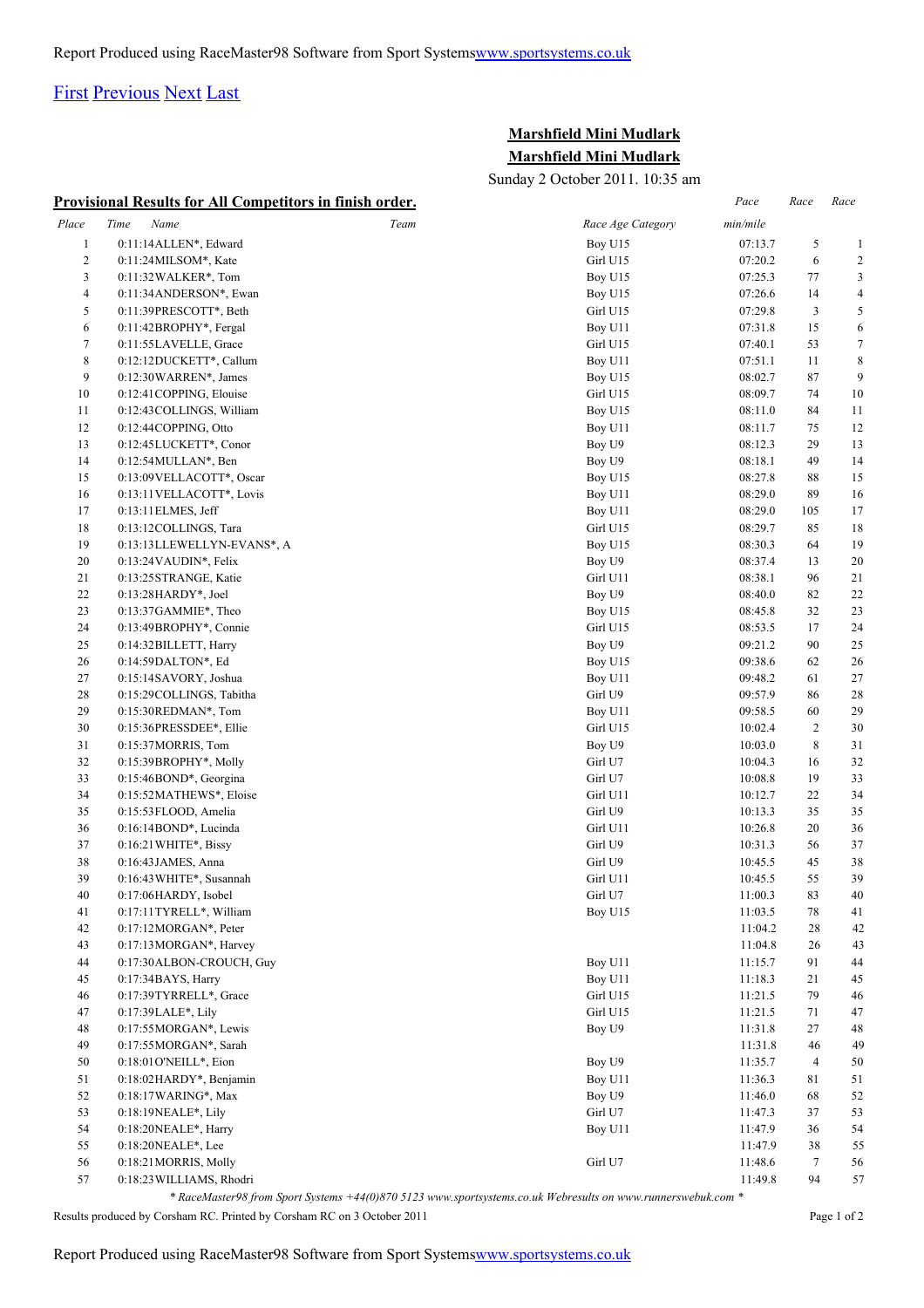## [First](http://www.corshamrunningclub.co.uk/Mudlark/Results/2011/Mini Mudlark Results.html) [Previous](http://www.corshamrunningclub.co.uk/Mudlark/Results/2011/Mini Mudlark Results.html) [Next](http://www.corshamrunningclub.co.uk/Mudlark/Results/2011/Mini Mudlark ResultsPage2.html#) [Last](http://www.corshamrunningclub.co.uk/Mudlark/Results/2011/Mini Mudlark ResultsPage2.html#)

Marshfield Mini Mudlark, Marshfield Mini Mudlark - Sunday 2 October 2011. 10:35 am

|       | <b>Provisional Results for All Competitors in finish order.</b> |      |                   | Pace     | Race         | Race   |
|-------|-----------------------------------------------------------------|------|-------------------|----------|--------------|--------|
| Place | Time<br>Name                                                    | Team | Race Age Category | min/mile |              |        |
| 58    | 0:18:23 WILLIAMS, Sarita                                        |      | Girl U11          | 11:49.8  | 95           | 58     |
| 59    | 0:18:24 MORRIS, Elisa                                           |      |                   | 11:50.5  | 106          | 59     |
| 60    | 0:18:26 LUCKETT*, Emily                                         |      | Girl U11          | 11:51.8  | 30           | 60     |
| 61    | 0:18:28 PRESSDEE*, Lydia                                        |      | Girl U11          | 11:53.1  | $\mathbf{1}$ | 61     |
| 62    | 0:18:32 OULD*, Caitlin                                          |      | Girl U15          | 11:55.6  | 47           | 62     |
| 63    | 0:18:51 SMALLER, Alexander                                      |      | Boy U9            | 12:07.9  | 42           | 63     |
| 64    | 0:18:57 BUSHELL*, Rory                                          |      | Boy U7            | 12:11.7  | 102          | 64     |
| 65    | 0:18:58 GAMMIE*, Mary                                           |      |                   | 12:12.4  | 33           | 65     |
| 66    | NEALE*, Lee                                                     |      |                   |          | 38           | 66     |
| 67    | 0:19:22 WARING*, Sharon                                         |      |                   | 12:27.8  | 69           | 67     |
| 68    | 0:19:30 DUCKETT*, Samuel                                        |      | Boy U5            | 12:33.0  | 10           | 68     |
| 69    | 0:19:30 DUCKETT*, Simon                                         |      |                   | 12:33.0  | 9            | 69     |
| 70    | 0:19:34 KEARNEY MITCHELL*, William                              |      | Boy U11           | 12:35.5  | 97           | 70     |
| 71    | 0:19:51 WILLIAMS, Jasmine                                       |      | Girl U9           | 12:46.5  | 93           | 71     |
| 72    | 0:19:51 WILLIAMS, Davinder                                      |      |                   | 12:46.5  | 92           | 72     |
| 73    | 0:20:13 HANSON, Max                                             |      | Boy U7            | 13:00.6  | 108          | 73     |
| 74    | 0:20:13 HANSON, Markham                                         |      |                   | 13:00.6  | 109          | 74     |
| 75    | 0:20:13 TYRRELL*, James                                         |      | Boy U11           | 13:00.6  | 80           | 75     |
| 76    | 0:20:17 GOLDSMITH*, Bryn                                        |      | Boy U11           | 13:03.2  | 58           | 76     |
| 77    | 0:20:29 MULLAN*, Sophie                                         |      | Girl U15          | 13:10.9  | 51           | 77     |
| 78    | 0:20:30 COLLARD*, Bryony                                        |      | Girl U9           | 13:11.6  | 40           | 78     |
| 79    | 0:21:17 GIBBS*, Faith                                           |      | Girl U11          | 13:41.8  | 54           | 79     |
| 80    | 0:21:17 KEARNEY-MITCHELL*, Hannah                               |      | Girl U9           | 13:41.8  | 98           | $80\,$ |
| 81    | 0:21:20 KEARNEY-MITCHELL*, Helen                                |      |                   | 13:43.8  | 99           | 81     |
| 82    | 0:21:29 VAUDIN*, Arminda                                        |      | Girl U7           | 13:49.6  | 12           | 82     |
| 83    | 0:21:42 GOLDSMITH*, Grace                                       |      | Girl U7           | 13:57.9  | 59           | 83     |
| 84    | 0:21:43 GARCIA-PUENTE*, Blanca                                  |      |                   | 13:58.6  | 107          | 84     |
| 85    | 0:22:00 STRUTT*, Wilfred                                        |      | Boy U7            | 14:09.5  | 44           | 85     |
| 86    | 0:22:02 STRUTT*, Sebastian                                      |      |                   | 14:10.8  | 43           | 86     |
| 87    | 0:22:27 MULLAN*, Alice                                          |      |                   | 14:26.9  | 50           | 87     |
| 88    | 0:22:31 STRUTT*, Madge                                          |      | Girl U9           | 14:29.5  | 41           | 88     |
| 89    | $0:22:33$ MULLAN*, Grace                                        |      | Girl U9           | 14:30.7  | 52           | 89     |
| 90    | 0:22:33 BUSHELL*, Alex                                          |      | Boy U9            | 14:30.7  | 101          | 90     |
| 91    | 0:22:34 BUSHELL*, Kirsty                                        |      |                   | 14:31.4  | 100          | 91     |
| 92    | 0:22:42 GOOLD*, Annabel                                         |      |                   | 14:36.5  | 34           | 92     |
| 93    | 0:22:46 WILSON*, Alice                                          |      | Girl U7           | 14:39.1  | 18           | 93     |
| 94    | 0:22:49 WRIGHT*, Phoebe                                         |      | Girl U9           | 14:41.0  | 24           | 94     |
| 95    | 0:23:05 BATTY*, Thomas                                          |      | Boy U7            | 14:51.3  | 73           | 95     |
| 96    | 0:23:05 BATTY*, Sally                                           |      |                   | 14:51.3  | 72           | 96     |
| 97    | 0:23:21 REDMAN*, Madeleine                                      |      | Girl U7           | 15:01.6  | 57           | 97     |
| 98    | 0:23:22 WRIGHT*, Molly                                          |      | Girl U7           | 15:02.3  | 23           | 98     |
| 99    | $0:23:22$ COOPER*, Emily                                        |      | Girl U7           | 15:02.3  | 63           | 99     |
| 100   | WRIGHT*, Molly                                                  |      | Girl U7           |          | 23           | 100    |
| 101   | 0:23:23 WRIGHT*, Tamsin                                         |      |                   | 15:02.9  | 25           | 101    |
| 102   | 0:23:59 COOPER*, Andy                                           |      |                   | 15:26.1  | 70           | 102    |
| 103   | 0:23:59 SIMPSON-SMITH, Bethan                                   |      | Girl U7           | 15:26.1  | 103          | 103    |
| 104   | 0:27:07 SMITH, Stephen                                          |      |                   | 17:27.1  | 104          | 104    |
| 105   | 0:35:43 OULD*, Lydia                                            |      | Girl U9           | 22:59.2  | 48           | 105    |
| 106   | 0:35:44 WARING*, Claudia                                        |      | Girl U7           | 22:59.8  | 67           |        |
|       |                                                                 |      |                   |          |              | 106    |